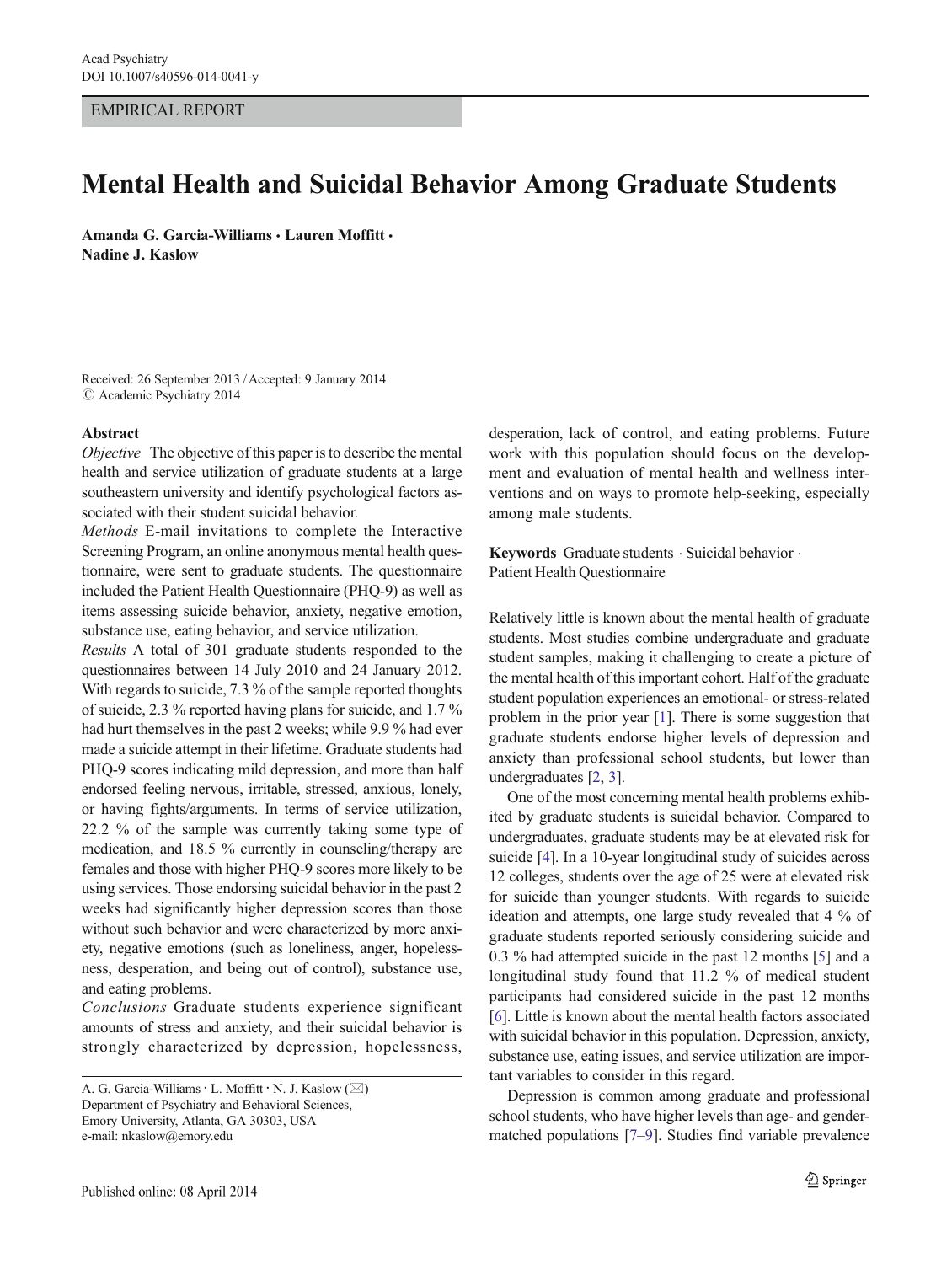rates of depression in graduate and professional school students, ranging from 13 to 33 % [[2,](#page-5-0) [10,](#page-5-0) [11\]](#page-5-0). Graduate and professional school students have also been found to experience high levels of anxiety and distress [[2,](#page-5-0) [6](#page-5-0)–[9](#page-5-0)], though possibly at lower levels than their undergraduate counterparts [\[2](#page-5-0), [12](#page-5-0)]. Factors influencing levels of depression and anxiety include gender; females report higher levels than males [[8,](#page-5-0) [9,](#page-5-0) [13](#page-5-0)–[16](#page-5-0)]. Burnout has also been found to be strongly associated with suicidal ideation among medical students [\[6\]](#page-5-0).

Few studies have been conducted exploring substance use and eating behavior among graduate students. What has been done suggests that graduate students may engage in less alcohol and drug use than their undergraduate peers [\[17,](#page-5-0) [10\]](#page-5-0) and dissatisfaction with weight or appearance may be common [\[18\]](#page-5-0).

The mental health service utilization literature shows that graduate students who use such resources are more likely to be female and to have had a longer tenure within their program [\[1](#page-5-0), [5\]](#page-5-0). Those who are more depressed and those with more serious suicidal thoughts are most likely to seek mental health care [\[1](#page-5-0), [5](#page-5-0)]. Barriers to service use include cost, time, confidentiality, fear of impact on academic career, inadequate number of sessions, stigma, long wait lines, lack of awareness, improving symptoms, and access problems [\[11](#page-5-0), [13](#page-5-0), [15](#page-5-0), [19](#page-5-0)].

The purpose of this paper is to describe the mental health presentation of graduate students, with attention paid to associations between suicidal behavior and multiple other mental health problems (depression, anxiety, substance use, and eating issues) and service utilization. Data gleaned will (1) contribute to the limited research on graduate student mental health and (2) serve as the first to explore specific psychological factors associated with suicidal behavior (thoughts, plans, and actions) among an exclusively graduate student population.

# **Methods**

Graduate students at Emory University in Atlanta, Georgia were sent email invitations to complete an online mental health questionnaire. The 36-item questionnaire was part of the Interactive Screening Program (ISP), an online system developed by the American Foundation for Suicide Prevention with the purpose of screening at-risk individuals and connecting them with counselors through an anonymous, online interface [[14\]](#page-5-0). The ISP was pilot tested with undergraduate students at Emory University [\[11\]](#page-5-0), and has also used in over 60 colleges across the country [\[1\]](#page-5-0), as well as among medical students, medical staff, and medical faculty at the University of California, San Diego [\[23\]](#page-5-0). For details about ISP implementation at Emory University, please refer to the work of Kaslow and colleagues [\[24\]](#page-6-0). The questionnaire included the following:

Demographic Characteristics Minimal demographic characteristics were collected to ensure anonymity of the participating students and these included gender, age, year in school, and academic department.

Suicide-Related Behavior Suicide-related behavior was assessed by three items that asked how often the student had thought of taking his/her own life, planned ways of taking his/ her own life, or done things to hurt him/her self in the last 2 weeks on a 4-point Likert scale ranging from 0 (not at all) to 3 (most of the time). Students were asked one yes/no question of "Have you ever attempted suicide?" to determine lifetime history of prior suicide attempt. The authors were primarily interested in the association between the presence or absence of psychological symptoms and the presence or absence of suicidal behavior. To accommodate this research, the objective of the 4-point Likert scale for suicidal behavior was dichotomized. Given the categorical nature of the Likert scale, the authors did not perceive the costs associated with dichotomization to outweigh the advantages to interpretation. Furthermore, there was an intuitive cutoff point to indicate presence and absence of symptoms; specifically, suicide-related behavior items were dichotomized such that endorsement of "some of the time", "a lot of the time", and "most or all of the time" (Likert score of 1–3) were coded as "Yes" and "not at all" (Likert score of 0) was coded as "No."

Patient Health Questionnaire (PHQ-9) [\[25](#page-6-0)]. The PHQ-9 is a nine-item self-report scale of depressive symptoms in the past 2 weeks based on the PRIME-MD diagnostic tool for psychiatric disorders. Students rated themselves on the nine DSM-IV-TR criteria for depression, on a 4-point Likert scale ranging from 1 (not at all) to 3 (most of the time). Items were summed to create a PHQ-9 total score that ranged from 0 (lowest) to 27 (highest). Depression categories were created based on the total score that ranged from "no depression" to "severe depression."

Anxiety Five items related to anxiety were asked on a 4-point Likert scale ranging from 0 (not at all) to 3 (most of the time). These items asked the participant if they experienced any of the following in the past 4 weeks: feeling nervous or worrying, becoming easily annoyed, feeling life is stressful, having arguments/fights, and feeling intensely anxious/anxiety attacks. Items were dichotomized; endorsement of "some of the time" "a lot of the time" and "most or all of the time" were coded as "Yes" and "not at all" was coded as "No."

Negative Emotions Five items related to negative emotions were asked on a 4-point Likert scale ranging from 0 (not at all) to 3 (most of the time). These items asked the participant if they experienced any of the following in the past 4 weeks: feeling lonely, angry, hopeless, desperate, and out of control.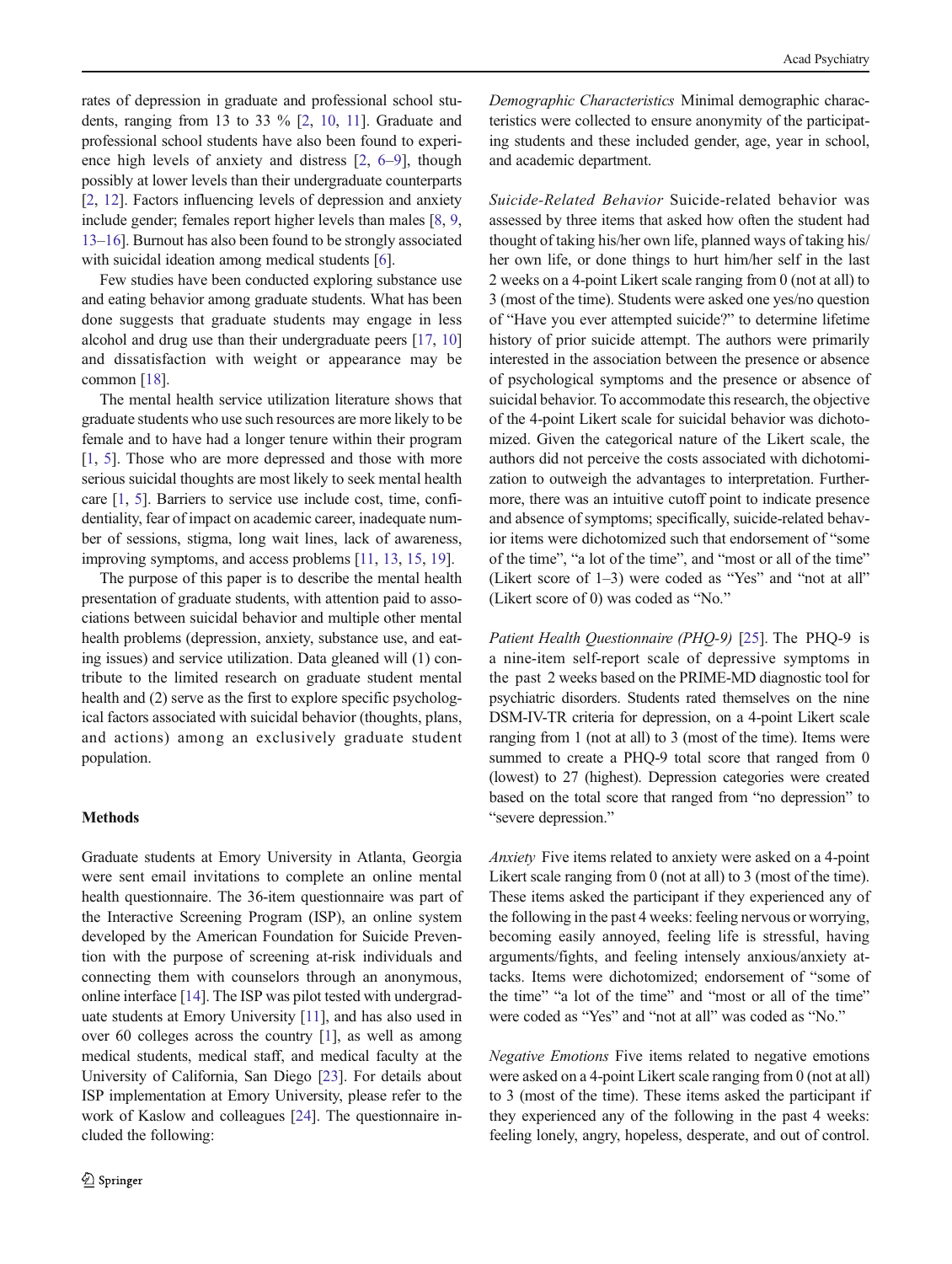<span id="page-2-0"></span>Items were dichotomized into "Yes" and "No" categories as was described previously.

Substance Use Four items related to alcohol and drug use were asked on a 4-point Likert scale ranging from 0 (not at all) to 3 (most of the time). These items asked the participant if they experienced any of the following in the past 4 weeks: drinking more than usual, feeling like drinking too much, feeling that work or school impacted by drinking and use of drugs or prescription medication without medical supervision. All items were dichotomized into "Yes" and "No" categories.

Eating Behavior Three items related to eating behavior were asked on a 4-point Likert scale ranging from 0 (not at all) to 3 (most of the time). These items asked the participant if they experienced any of the following in the past 4 weeks: the feeling one cannot control what or how much is eaten, feeling concerned about staying thin/losing weight, and making yourself vomit after eating. All items were dichotomized into "Yes" and "No" categories.

Service Utilization Service utilization was assessed by asking six yes/no questions that asked students if they were currently receiving medications for anxiety, depression, stress, pain or sleep, and if they were currently receiving counseling/therapy. A new item was created to identify if a student was on any form of medication and this was used in all subsequent analyses.

# Data Analysis

Data were downloaded from the ISP secure server and imported into SPSS Statistic 20.0 for analysis. Chi-squared tests explored differences between dichotomous variables; however, when sample size was small, Fisher's exact tests were used (and only a  $p$  value reported). Due to the nonnormal nature of the data, nonparametric independentsamples Mann–Whitney U and Kruskal–Wallis tests examined group differences on continuous variables. Pearson product moment correlation determined level of association between age and PHQ-9 score. For all statistical tests conducted, a twosided *p* value of less than 0.05 was considered significant.

# **Results**

Demographic Characteristics A total 301 graduate students responded (approximately 8 % response rate) to email invitations for the ISP between 07/14/10 and 01/24/12. More females (77.1 %,  $n=232$ ) than males (22.9 %,  $n=69$ ) responded, a gender distribution dissimilar to the proportion of males and Table 1 Frequency of mental health complaints and service utilization for entire sample

|                                                                                                                                                | Frequency $(n)$ |
|------------------------------------------------------------------------------------------------------------------------------------------------|-----------------|
| Suicide behavior                                                                                                                               |                 |
| Thoughts of suicide                                                                                                                            | $7.3 \% (22)$   |
| Plans for suicide                                                                                                                              | $2.3 \% (7)$    |
| Hurt self                                                                                                                                      | $1.7\%$ (5)     |
| Lifetime suicide attempt                                                                                                                       | 9.9 % (30)      |
| PHQ-9 categories (total score range)                                                                                                           |                 |
| No depression $(0)$                                                                                                                            | $3.1\%$ (9)     |
| Minimal depression $(1-4)$                                                                                                                     | 27.3 % (80)     |
| Mild depression $(5-7)$                                                                                                                        | 35.2 % (103)    |
| Moderate depression $(10-14)$                                                                                                                  | 22.9 % (67)     |
| Moderately severe depression $(15-19)$                                                                                                         | 9.2 % (27)      |
| Severe depression (20-27)                                                                                                                      | $2.3 \% (7)$    |
| Anxiety                                                                                                                                        |                 |
| Feeling nervous or worrying a lot                                                                                                              | 95.4 % (288)    |
| Becoming easily annoyed or irritable                                                                                                           | 86.7 % (261)    |
| Feeling your life is too stressful                                                                                                             | 88.7 % (267)    |
| Having arguments or fights                                                                                                                     | 54.8 % (165)    |
| Feeling intensely anxious or having anxiety attacks                                                                                            | 52.0 % (157)    |
| Negative emotion                                                                                                                               |                 |
| Feeling intensely lonely                                                                                                                       | 53.8 % (162)    |
| Feeling intensely angry                                                                                                                        | 39.7 % (120)    |
| Feeling hopeless                                                                                                                               | 44.4 % (134)    |
| Feeling desperate                                                                                                                              | 35.4 % (107)    |
| Feeling out of control                                                                                                                         | 43.5 % (131)    |
| Substance use                                                                                                                                  |                 |
| Drinking alcohol more than usual                                                                                                               | 25.5 % (77)     |
| Feeling like you were drinking too much                                                                                                        | 14.2 % (43)     |
| Feeling that your work or school attendance or                                                                                                 | 4.0 % (12)      |
| performance was affected by your drinking<br>Using drugs other than alcohol or taking prescription<br>medications without medical supervision? | $6.6\%$ (20)    |
| Eating behavior                                                                                                                                |                 |
| Feeling that you can't control what or<br>how much you eat                                                                                     | 40.7 % (123)    |
| Feeling overly concerned about staying thin<br>or losing weight                                                                                | 46.4 % (140)    |
| Making yourself vomit after eating                                                                                                             | $2.7\%$ (8)     |
| Service utilization                                                                                                                            |                 |
| Any medication                                                                                                                                 | 22.2 % (67)     |
| Counseling/therapy                                                                                                                             | 18.5 % (56)     |

females enrolled in the graduate-level programs at Emory. The average age of respondents was 27.98 (range, 18–63; SD, 5.903). The Graduate School of Arts and Sciences had the highest number of respondents (72.7 %) with smaller percentage of respondents from Theology (13.8 %), Medical/Allied Health/Nursing (10.1 %), Public Health (2.7 %), and Business  $(0.7 \%)$ . Close to a third of respondents  $(31.1 \%, n=83)$  were first year graduate students, 34.8 %  $(n=93)$  were in their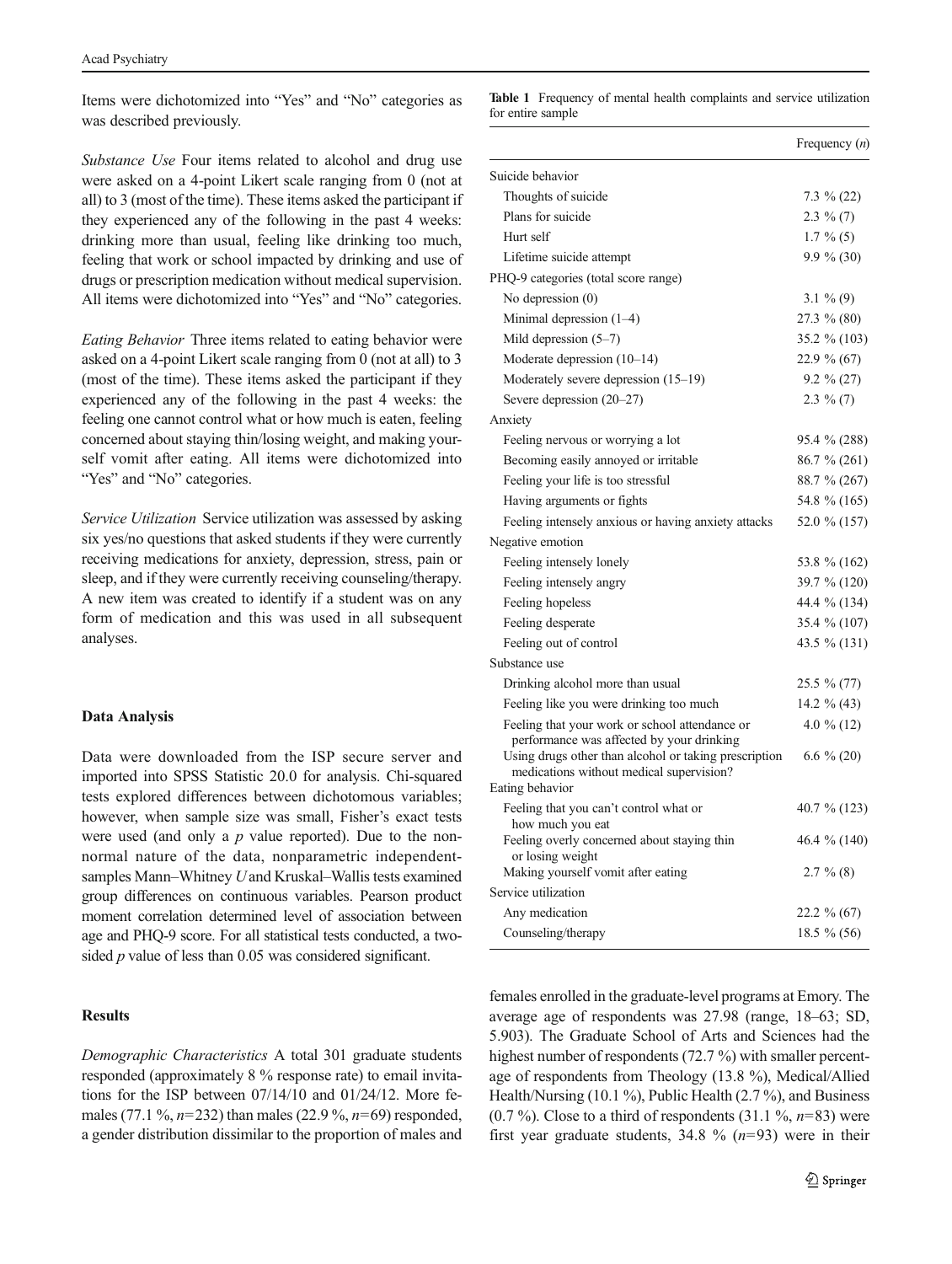second or third year,  $34\%$  ( $n=91$ ) were in their fourth year or beyond.

Suicidal Behavior Of the participants, 7.3 %  $(n=22)$  reported experiencing suicidal thoughts, 2.3 %  $(n=7)$  reported having plans for suicide, and 1.7 %  $(n=5)$  had hurt themselves in the past 2 weeks. Overall, 9.9 %  $(n=30)$  responded that they had made a suicide attempt at some point in their lifetime. There were no significant differences in suicidal behavior related to gender or age.

Depression The average score on the PHQ-9 was 7.95 (range, 0–27; SD, 5.16), a score indicative of mild depression; most fell between minimal and moderate depression (Table [1](#page-2-0)). Although there were no group differences by gender, all seven students with scores of severe depression were female. There was a positive correlation between age and PHQ-9 total scores among males,  $r(65)=0.264$ ,  $p=0.031$ , but no association was found among females or in the sample overall.

Anxiety and Negative Emotions At least half of all graduate students endorsed feelings of anxiety and over 86 % reported feeling nervous or worrying a lot, feeling life is too stressful, and becoming easily annoyed or irritable in the past 4 weeks (see Table [1\)](#page-2-0). When stratified by gender, males were less likely to endorse feeling nervous compared to females  $(\chi^2(1, N=301)=9.73, p=0.005)$ . The only negative emotion item endorsed by over half the respondents was intense loneliness.

Substance Use and Eating Behaviors None of the items assessing drug and alcohol use was endorsed by a large proportion of graduate students, while less than half endorsed items assessing problems controlling eating, and concerns with weight. When stratified by gender, females were more likely to endorse feeling overly concerned about their weight  $(\chi^2(1, N=301)=17.21, p<0.001).$ 

Service Utilization Close to a quarter of the students reported current use of medication (22.2 %,  $n=67$ ) and a slightly smaller proportion reported current counseling/therapy (18.5 %,  $n=56$ ). Overall, students receiving counseling/ therapy were older  $(Mdn=29.0)$  than those not receiving counseling/therapy  $(Mdn=26.0)$  (U=4,793.5, p=0.001), and were more likely to be female  $(\chi^2(1, N=301)=4.23, p=0.040)$ . PHQ9 total scores were higher among students taking medication ( $Mdn=7.0$ ) than those not taking medication ( $Mdn=$ 10.0),  $U=4.978.0, p<0.001$ ; and among those in counseling/ therapy ( $Mdn=7.0$ ) than those not doing so ( $Mdn=9.0$ ), U= 5,067.5, p=0.020.

Suicidal Behavior and Mental Health Symptoms In terms of the association between suicidal behavior and depression, the

majority (73.6 %) of graduate students with thoughts of suicide had a PHQ-9 score of moderate depression or moderately severe depression and 21.1 % had PHQ-9 scores of severe depression. Students with thoughts of suicide had higher PHQ-9 total scores  $(Mdn=15.0)$  than those without thoughts of suicide ( $Mdn=7.00$ ),  $U=551.50$ ,  $p<0.001$ . Consistent with this, half (50 %) of students that had made plans for suicide had PHQ-9 scores of severe depression, with a third (33.3 %) having scores associated with moderately severe depression. Students with plans of suicide had higher PHQ-9 scores (*Mdn*=21) than those without plans of suicide (*Mdn*=7),  $U=$ 93.5,  $p<0.001$ . Finally, the majority (60 %) of graduate students that had hurt themselves in the past 2 weeks had PHQ-9 total scores of moderately severe depression and had higher ( $Mdn=15$ ) PHO-9 scores than those that had not ( $Mdn=7$ ),  $U=107.0$ ,  $p=0.001$ . The PHQ-9 scores of graduate students that had ever made a suicide attempt were highly variable, ranging from current minimal depression to current severe depression. There was a difference between students with  $(Mdn=9)$  and without  $(Mdn=7)$  a history of suicide attempt on PHQ-9 scores,  $U=2,764.0, p=0.048$ .

With regard to suicidal behavior and both anxiety and negative emotions, students with thoughts of suicide were more likely to endorse having arguments and fights  $(\chi^2(1,$  $N=300$ )=4.76,  $p=0.029$ ), and feeling intensely anxious ( $\chi^2(1, 1)$  $N=301$ )=4.15,  $p=0.042$ ), lonely  $(\chi^2(1, N=300)=9.14, p=$ 0.002), angry  $(\chi^2(1, N=301)=7.94, p=0.005)$ , hopeless  $(\chi^2(1, N=301)=25.3, p<0.001)$ , desperate  $(\chi^2(1, N=300)=$ 14.5,  $p<0.001$ ), and out of control  $(\chi^2(1, N=300)=14.3,$  $p<0.001$ ). Although no association emerged in terms of hurting oneself, making plans for suicide or a lifetime history of a suicide attempt and anxiety, a number of findings emerged vis-à-vis these aspects of suicidal behavior and negative emotions. Graduate students with plans for suicide were more likely to endorse feeling lonely ( $p=0.016$ ), hopeless ( $p=$ 0.003), desperate ( $p=0.009$ ), and out of control ( $p=0.046$ ). Similarly, graduate students that had hurt themselves were more likely to feel hopeless ( $p=0.017$ ), desperate ( $p=0.005$ ), or out of control ( $p=0.015$ ). Those with a previous history of suicide attempt were more likely to describe feeling intensely angry  $(p=0.017)$  than those without prior history.

There were significant associations between suicidal behavior and substance use and eating issues. Graduate students with thoughts of suicide were more likely to self-report drinking alcohol more than usual  $(\chi^2(1, N=301)=4.92, p=0.026)$ , feeling they cannot control what they eat  $(\chi^2(1, N=301))$ = 5.09,  $p=0.024$ ), and feeling overly concerned about staying thin or losing weight,  $\chi^2(1, N=301)=4.62, p=0.032$ . While no differences emerged with regard to making plans about suicide and substance use, differences emerged between making plans and eating issues. Students with plans about suicide were more likely to self-report feeling they cannot control what they eat  $(p=0.020)$  and feeling overly concerned about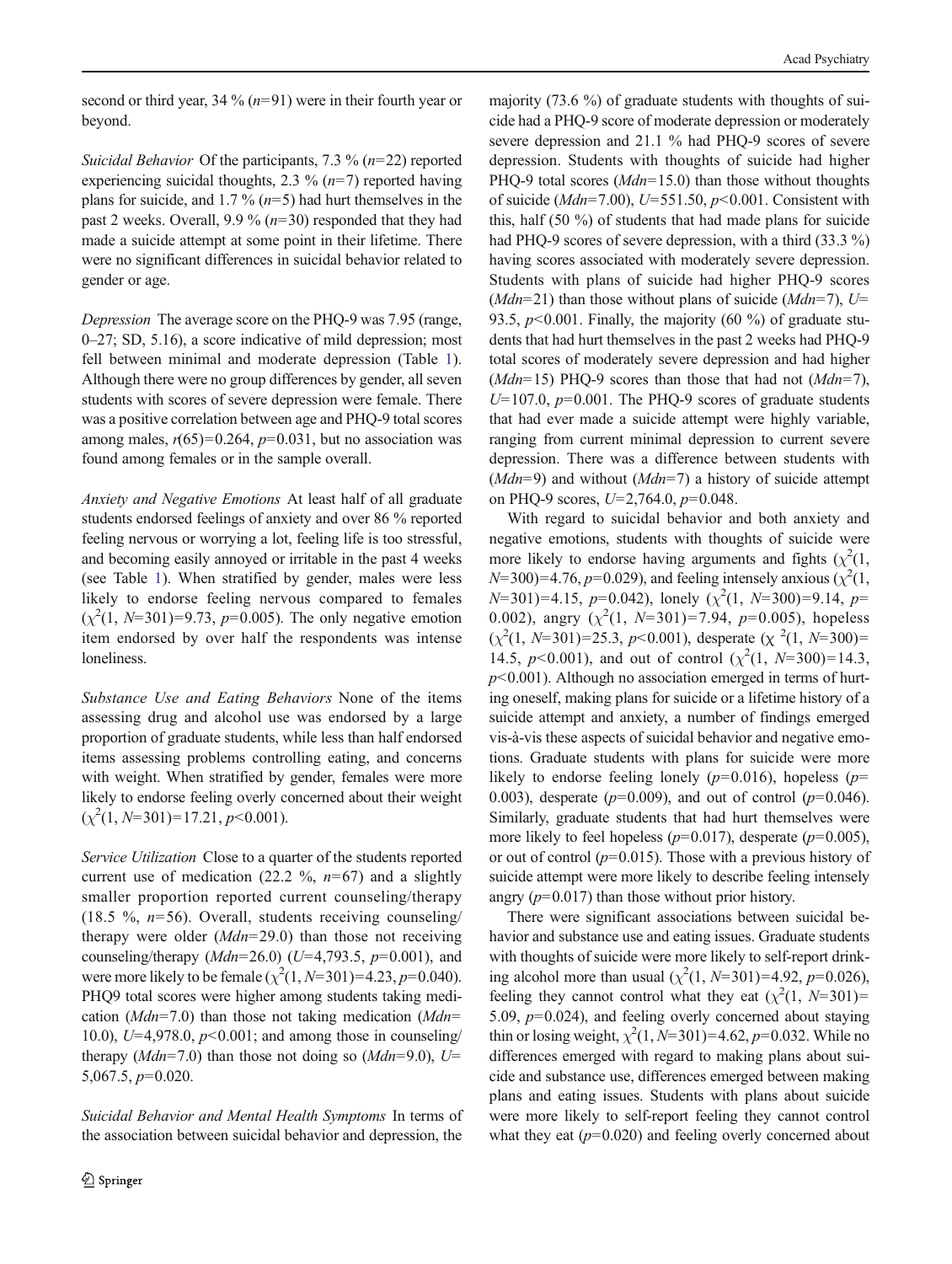weight ( $p=0.004$ ). Graduate students that had hurt themselves in the past 2 weeks were significantly more likely to endorse using drugs or taking prescription without medical supervision than those that had not engaged in suicidal actions  $(p=$ 0.037). No differences emerged with regard to substance use when lifetime history of a suicide attempt was considered. Also, no associations were found between hurting oneself or a prior suicide attempt and eating behavior.

The links between suicidal behavior and service utilization were as follows. Students with thoughts of suicide were more likely to be on any form of medication  $(p=0.013)$  than those without thoughts of suicide. Graduate students with plans for suicide were more likely to currently be taking any form of medication  $(p=0.045)$  than those without plans. No associations were found between service utilization and hurting oneself in the past 2 weeks. However, graduate students with a previous history of a suicide attempt were more likely to be currently receiving counseling/therapy  $(p=0.001)$ .

### **Discussion**

Study results are consistent with other literature that presents graduate students as a population that experiences high levels of depression, anxiety, and distress [[7](#page-5-0)–[9](#page-5-0)]. Overall, this sample was characterized by mild depression and feelings of anxiety, nervousness, stress, and loneliness. As has been found before, substance abuse is not a significant problem for the majority of graduate students [\[10](#page-5-0), [17\]](#page-5-0). However, concerns about weight are salient, especially among females. Patterns of service utilization found in this study were also similar to what has been found in the literature [[1, 5,](#page-5-0) [15](#page-6-0)], with older students more likely to be receiving counseling/therapy and females and those with higher PHQ-9 scores more likely to be using any type of medication and/or receiving counseling/therapy. Results, such as those pertaining to the link between loneliness and suicidal ideation, also were consistent with the suicide literature more broadly as reflected in the interpersonal theory of suicide [[26\]](#page-6-0).

This is the first investigation to examine correlates of suicidal behavior among graduate students. The data reveal that the psychological factors associated with suicidal behavior in this population are similar to those found to be important among undergraduate students  $[2-27-34]$  $[2-27-34]$  $[2-27-34]$  $[2-27-34]$  $[2-27-34]$ . More specifically, as is the case with their suicidal undergraduate counterparts, graduate students who endorse suicidal behavior acknowledge more feelings of depression and anxiety, more negative emotions, and more substance use than their nonsuicidal peers. However, this is the first study with students, undergraduate or graduate, to demonstrate a relationship between suicidal behavior and eating problems, such as

being concerned about staying thin and being unable to control eating.

The findings have major implications for addressing the mental health needs of graduate students on university campuses. First, as part of orientation, graduate students must receive information about common emotional and behavioral reactions that occur in graduate school and places on and off campus to receive appropriate assessments and treatment. Second, the use of universal screening should be considered on campuses as a means of identifying and triaging those at high to participate in treatment, with attention paid to the advantages and disadvantages of this approach. Third, graduate students who report depression and anxiety, negative emotions, and substance use should be evaluated with regard to their level of suicidal ideation and risk for suicide attempts and/or death by suicide. More intensive intervention and outreach efforts are needed for students who have engaged in suicidal behavior or who appear at risk for doing so. Finally, as service utilization rates were low among graduate students in this sample, new and innovative ways of encouraging help seeking, such as use of the ISP, must be developed and implemented.

This study had several limitations. First, the low response rate of this nonrandom sample resulted in a study population that was highly skewed, with more females than males responding. Therefore, the results of this study should not be generalized to the entire graduate student population on this campus or to graduate students outside of the study institution. As the goal of the screening was to identify and triage at-risk students into treatment, survey respondents may have represented students with more severe mental health needs who responded to the survey as a means of seeking help. Second, the sample size of the study was small, and this meant that the levels of suicidal behavior were also very low (given their low base rate in graduate student populations). The small sample size also greatly limited the types of analyses that could be conducted and also greatly limits the generalizability of the study's findings.

Future research must focus on designing, implementing, and evaluating comprehensive mental health and suicide prevention programs specific for graduate student populations. These programs should target common mental health complaints and provide ways for students to cope with graduate student life in a healthy and effective way. More research is needed to identify institution and program factors associated with poor mental health and suicide behavior among graduate students. There may be aspects of school or department culture that exacerbate student distress and inhibit appropriate self-care and help-seeking [\[8](#page-5-0), [9](#page-5-0), [35\]](#page-6-0) and these should be examined and strategies for addressing these factors should be developed and evaluated. In addition, research should be conducted to understand male graduate students' help-seeking behavior, as they do not use services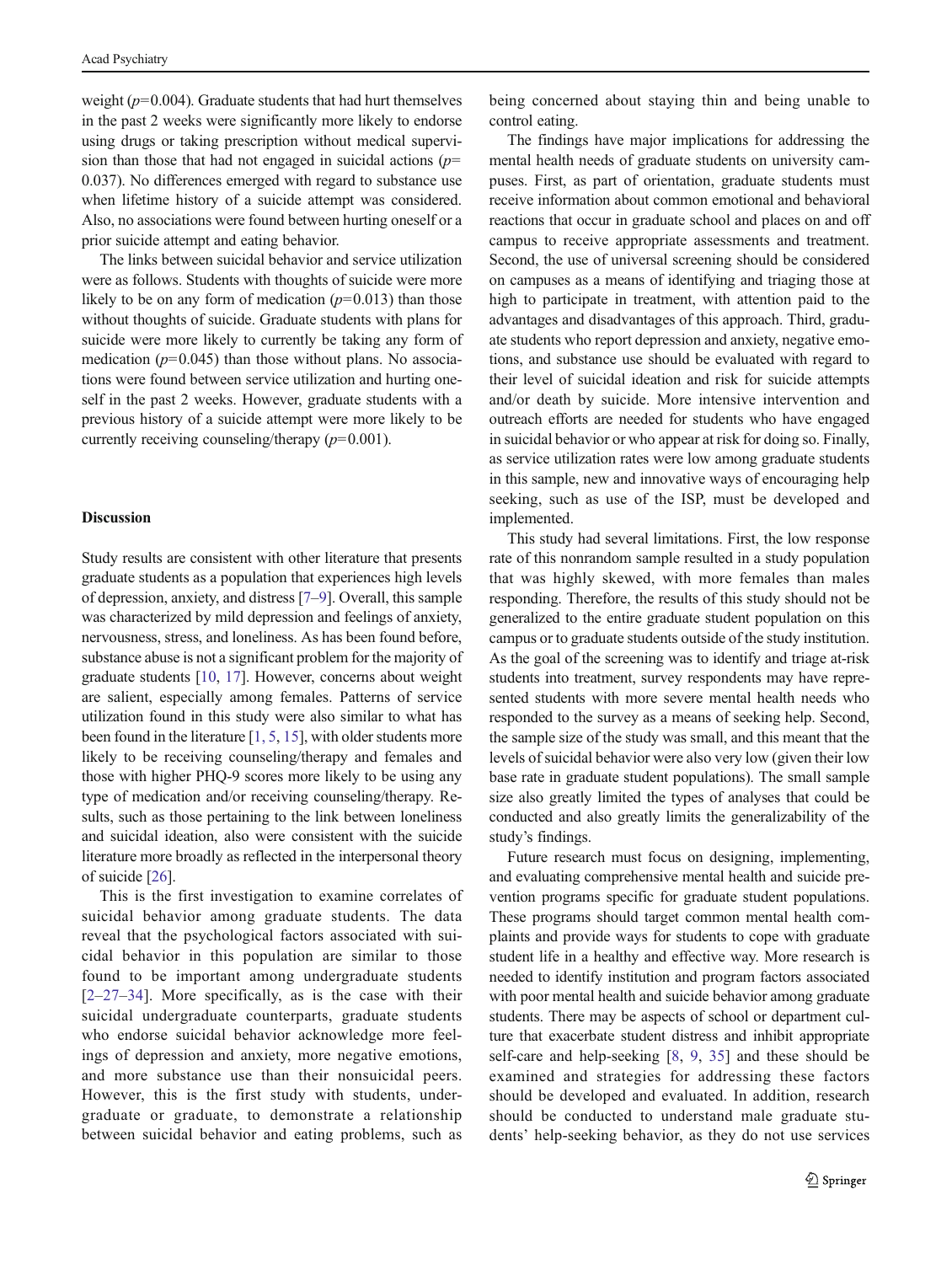<span id="page-5-0"></span>as much as females. Finally, in order to strengthen the generalizability of the findings, it behooves academic institutions to partner with one another and combine data when possible.

Implications for Educators

- Educators should include wellness activities within their course offerings and experiential training opportunities to actively target lowering the levels of depression, anxiety, and suicidality experienced among graduate and professional school students.
- Educators should be trained recognize the factors associated with suicidal behavior among graduate and professional school students.
- & Educations must be prepared to link graduate and professional school students they are concerned about to appropriate mental health resources.

Implications for Academic Leaders

- & Academic leaders must be informed about the psychological stressors associated with life as a graduate or professional school student and appreciative of the negative impact such stressors have on students' well-being and likelihood of academic and career success.
- & Academic leaders should provide adequate and comprehensive resources to college counseling centers and faculty staff assistance programs to help them promote and improve their services to increase accessibility, utilization, and outreach efforts.

Acknowledgments This research was supported by a grant from the Garrett Lee Smith Memorial Campus Suicide Prevention Grant Program—Substance Abuse and Mental Health Services Administration entitled "Positively transforming Emory's diverse culture: Reducing stigma and promoting a community of caring—EMORY CARES 4 U" (1U79M058941-01) awarded to the last author.

Disclosure On behalf of all authors, the corresponding author states that there is no conflict of interest.

#### References

- 1. Hyun JK, Quinn BC, Madon T, Lustig S. Graduate student mental health: needs assessment and utilization of counseling services. J Coll Stud Dev. 2006;47:247–66. doi:10.1353/csd.2006.0030.
- 2. Eisenberg D, Gollust SE, Golberstein E, Hefner JL. Prevalence and correlates of depression, anxiety, and suicidality among college students. Am J Orthopsychiatry. 2007;77:534–42. doi:10.1037/0002- 9432.77.4.534.
- 3. Helmers KF, Danoff D, Steinert Y, Leton M, Young SN. Stress and depressed mood in medical students, law students, and graduate students at McGill University. Acad Med. 1997;72:708–14. doi:10. 1097/00001888-199708000-00018.
- 4. Silverman MM, Meyer PM, Sloane F, Raffel M, Pratt DM. The Big Ten Student Suicide Study: A 10-year study of suicides on midwestern university campuses. Suicide Life Threat Behav. 1997;27:285– 303. doi:10.1111/(ISSN)1943-278X.
- 5. Drum DJ, Brownson C, Denmark AB, Smith SE. New data on the nature of suicidal crises in college students: Shifting the paradigm. Prof Psychol Res Pract. 2009;40:213–22. doi:10.1037/a0014465.
- 6. Dyrbye LN, Thomas MR, Massie S, Power DV, Eacker A, Harper W, et al. Burnout and suicidal ideation among U.S. medical students. Ann Intern Med. 2008;149:334–41. doi:10.7326/0003-4819-149-5- 200809020-00008.
- 7. Dammeyer MM, Nunez N. Anxiety and depression among law students: Current knowledge and future directions. Law Hum Behav. 1999;23:55–73. doi:10.1023/A:1022374723371.
- 8. Dyrbye LN, Thomas MR, Huntington JL, Lawson KL, Novotny PJ, Sloan JA, et al. Personal life events and medical student burnout: A multicenter study. Acad Med. 2006;81:374–84. doi:10.1097/ 00001888-200604000-00010.
- 9. Dyrbye LN, Thomas MR, Shanafelt TD. Systematic review of depression, anxiety, and other indicators of psychological distress among U.S. and Canadian medical students. Acad Med. 2006;81: 354–73. doi:10.1097/00001888-200604000-00009.
- 10. Nogueira-Martins LA, Neto RF, Macedo PCM, Cítero VA, Mari JJ. The mental health of graduate students at the Federal University of Sao Paulo: A preliminary report. Braz J Med Biol Res. 2004;37: 1519–24. doi:10.1590/S0100-879X2004001000011.
- 11. Stecker T. Well-being in an academic enviornment. Med Educ. 2004;38:465–78. doi:10.1046/j.1365-2929.2004.01812.x.
- 12. Morgan TJ, Ness D, Robinson M. Students' help-seking behaviours by gender, racial background, and student status. Canadian Journal of Counseling 2003; 37, 151–166. doi: Retrieved from http://cjc-rcc. ucalgary.ca/cjc/index.php/rcc
- 13. Dyrbye LN, Thomas MR, Shanafelt TD. Medical student distress: Causes, consequences, and proposed solutions. J Mayo Clin Proc. 2005;80:1613–22. doi:10.4065/80.12.1613.
- 14. Givens JL, Tjia J. Depressed medical students' use of mental health services and barriers to use. Acad Med. 2002;77:918–21. doi:10. 1097/00001888-200209000-00024.
- 15. Tija J, Givens JL, Shea JA. Factors associated with undertreatment of medical student depression. J Am Coll Heal. 2005;53:219–24. doi: 10.3200/JACH.53.5.219-224.
- 16. Toews JA, Lockyer JM, Dobson DJ, Brownell AK. Stress among residents, medical students, and graduate students (MSc/PhD) students. Acad Med. 1993;68:S46–8. doi:10.1097/00001888- 199310000-00042.
- 17. Cranford JA, Eisenberg D, Serras AM. Substance use behaviors, mental health problems, and use of mental health services in a probablity sample of college students. Addict Behav. 2009;34:134– 45. doi:10.1016/j.addbeh.2008.09.004.
- 18. Parker SC, Lyons J, Bonner J. Eating disorders in graduate students: Exploring the SCOFF questionnaire as a simple screening tool. J Am Coll Heal. 2005;54:103–7. doi:10.3200/JACH.54.2.103-107.
- 19. Dearing R, Maddux J, Tangney J. Predictors of psychological help seeking in clinical and counseling psychology graduate students. Prof Psychol Res Pract. 2005;36:323–9. doi:10.1037/0735-7028.36.3.323.
- 20. American Foundation for Suicide Prevention 2013 The Interactive Screening Program. Retrieved August 28, 2013 from https://www. afsp.org/preventing-suicide/our-education-and-prevention-programs/ the-interactive-screening-program.
- 21. Haas A, Koestner B, Rosenberg J, Moore D, Garlow SJ, Sedway J, et al. An interactive web-based method of outreach to college students at risk for suicide. J Am Coll Heal. 2008;57:1522. doi:10.3200/ JACH.57.1.15-22.
- 22. Garlow SJ, Rosenberg J, Moore JD, Haas AP, Koestner B, Hendin H, et al. Depression, desperation, and suicidal ideation in college students: Results from the American Foundation for Suicide Prevention College Screening Project at Emory University. Depression Anxiety. 2008;25:482–8. doi:10.1002/da.20321.
- 23. Moutier C, Norcross W, Jong P, Norman M, Kirby B, McGuire T, Ayanian J, Ford D, Henke R, Rost K, Zaslavsky A, et al. The Suicide Prevention and Depression Awareness Program at the University of California, San Diego School of Medicine. Academic Medicine 2012; 87. doi: 10.1097/ACM.0b013e31824451ad.